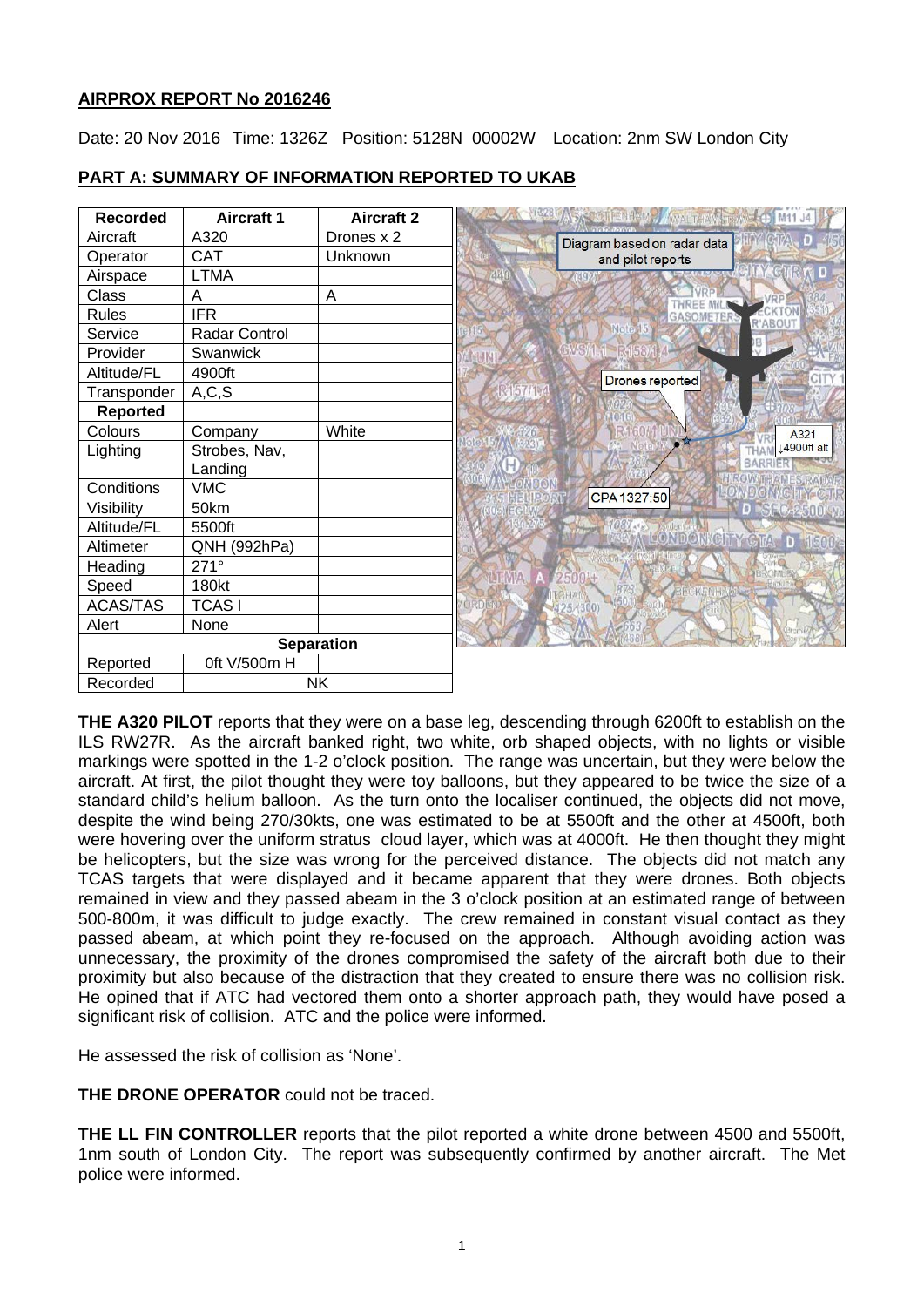## **Factual Background**

The weather at London City was recorded as follows:

#### **METAR EGLC 201320Z 25014KT 9999 BKN016 07/04 Q0991=**

### **Analysis and Investigation**

#### **UKAB Secretariat**

There are no specific ANO regulations limiting the maximum height for the operation of drones that weigh 7kg or less other than if flown using FPV (with a maximum weight of 3.5kg) when 1000ft is the maximum height. Drones weighing between 7kg and 20kg are limited to 400ft unless in accordance with airspace requirements. Notwithstanding, there remains a requirement to maintain direct, unaided visual contact with the aircraft sufficient to monitor its flight path in relation to other aircraft, persons, vehicles, vessels and structures for the purpose of avoiding collisions. CAP 722 gives guidance that, within the UK, visual line of sight (VLOS) operations are normally accepted to mean a maximum distance of 500m [1640ft] horizontally and 400ft [122m] vertically from the Remote Pilot.

Neither are there any specific ANO regulations limiting the operation of drones in controlled airspace if they weigh 7kg or less other than if flown using FPV (with a maximum weight of 3.5kg) when they must not be flown in Class A, C, D or E, or in an ATZ during notified hours, without ATC permission. Drones weighing between 7kg and 20kg must not be flown in Class A, C, D or E, or in an ATZ during notified hours, without ATC permission. CAP722 gives guidance that operators of drones of any weight must avoid and give way to manned aircraft at all times in controlled Airspace or ATZ. CAP722 gives further guidance that, in practical terms, drones of any mass could present a particular hazard when operating near an aerodrome or other landing site due to the presence of manned aircraft taking off and landing. Therefore, it strongly recommends that contact with the relevant ATS unit is made prior to conducting such a flight.

Notwithstanding the above, all drone operators are also required to observe ANO 2016 Article 94(2) which requires that the person in charge of a small unmanned aircraft may only fly the aircraft if reasonably satisfied that the flight can safely be made, and the ANO 2016 Article 241 requirement not to recklessly or negligently cause or permit an aircraft to endanger any person or property. Allowing that the term 'endanger' might be open to interpretation, drones of any size that are operated in close proximity to airfield approach, pattern of traffic or departure lanes, or above 1000ft agl (i.e. beyond VLOS (visual line of sight) and FPV (first-person-view) heights), can be considered to have endangered any aircraft that come into proximity. In such circumstances, or if other specific regulations have not been complied with as appropriate above, the drone operator will be judged to have caused the Airprox by having flown their drone into conflict with the aircraft.

A CAA web site<sup>[1](#page-1-0)</sup> provides information and guidance associated with the operation of Unmanned Aircraft Systems (UASs) and Unmanned Aerial Vehicles (UAVs).

Additionally, the CAA has published a UAV Safety Notice<sup>[2](#page-1-1)</sup> which states the responsibilities for flying unmanned aircraft. This includes:

'You are responsible for avoiding collisions with other people or objects - including aircraft. Do not fly your unmanned aircraft in any way that could endanger people or property. It is illegal to fly your unmanned aircraft over a congested area (streets, towns and cities). …, stay well clear of airports and airfields'.

 $\overline{a}$ 

<span id="page-1-0"></span><sup>1</sup> www.caa.co.uk/uas

<span id="page-1-1"></span><sup>2</sup> CAP 1202